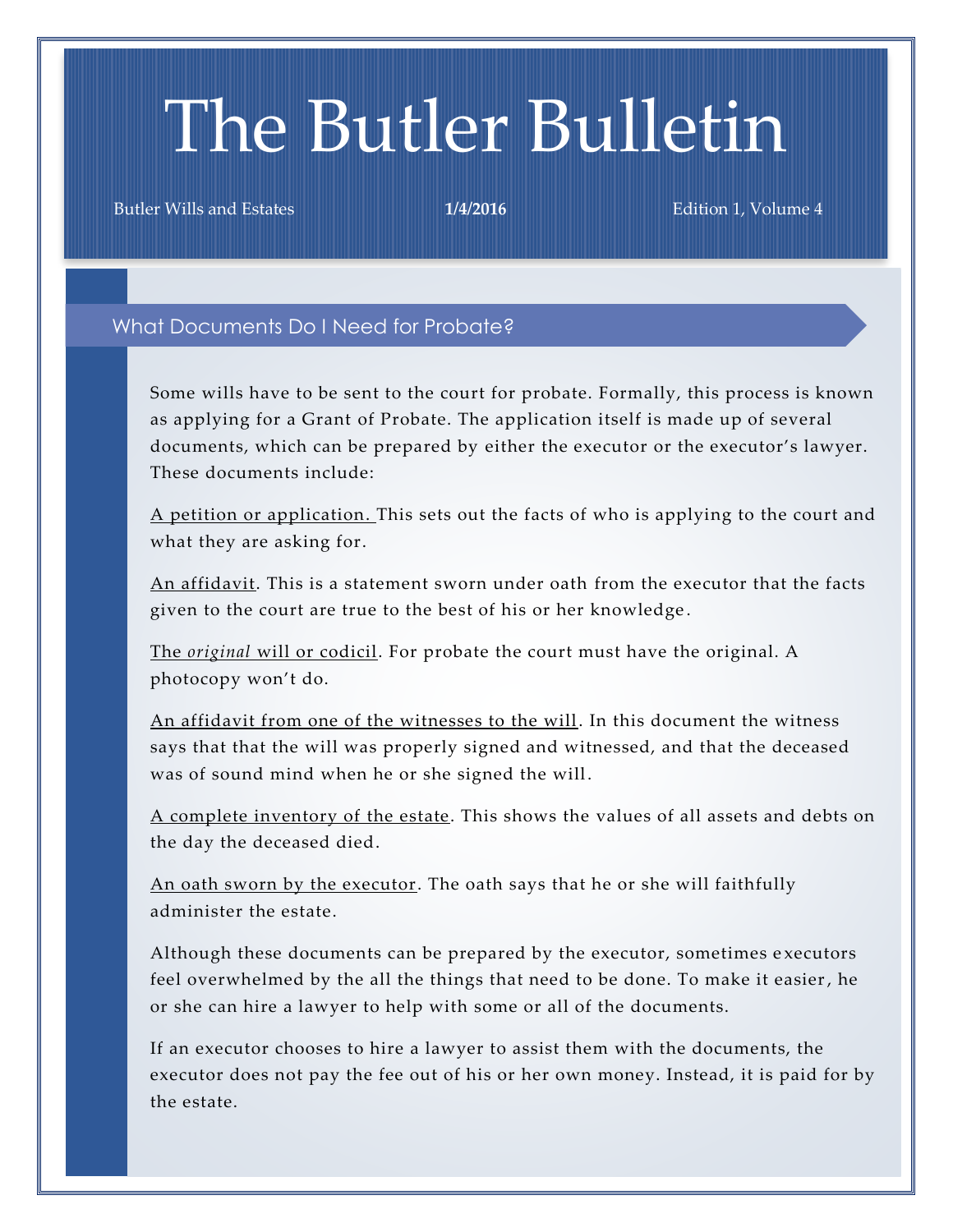#### *New on the website:*

*We've added a NEWS page to our website, where you can read some of the articles written about the firm and Lynne. Keep an eye on it for new links!*

## FUNNY LEGAL TERMS

The law and humor generally aren't two things that people think of as going together. As it turns out, there are some legal words and phrases that are more humorous than they are serious. Some are terms that have a completely different meaning in the law than they do in everyday speech, and some are just funny-sounding.

*Ignoramus* – This Latin word directly translates to mean "we ignore it". In the USA it was used by grand juries when they decided not to prosecute someone. The official finding was that they were ignoring the charges.

*Pickle* – For real estate law, this was a parcel of land with a hedge around it.

*Outsucken multure* – In old Scotland this was a fee paid by a farmer who used a mill that was not the mill he was bound to by tenure.

*Jactitation* – This was the crime of false boasting or bragging, to the detriment of someone else.

*Chafewax* – This refers to the person whose job it was to prepare and apply the wax to seal the documents that signed by the judge.

## Calculating Executor's **Compensation**

Most people know that as an executor they can be paid for the work they do on an estate. The part that gets confusing is how much does the executor get paid, and when do they receive that payment?

Generally executors are paid between 1% and 5% of the gross value of the estate. Since estates can vary greatly in terms of dollar value, the amount executors are paid also varies. The amount of compensation an executor is entitled to receive is based on many other factors as well.

Our guide *Calculating Executor's Compensation* discusses how much an executor can charge, what the fee is based on, what happens if there is more than one executor, what out-ofpocket expenses can be included, how and when the executor is paid, and more.

This guide is ten pages, and includes links to other resources and governing statutes. It is available in our office, or can be ordered by phone or email.

(\$10.00 plus taxes)

## February Seminar Schedule

The February seminar schedule has been posted. Returning this year is *Top 10 Things Not to do in Estate Planning*. There is also a new 60 minute seminar, *Most Common Questions about Probate*. This seminar answers the most frequently asked questions about probate, including what probate is, what it costs, and more. Each of these seminars are available twice in February, once in the afternoon and once in the evening. Visit the website for the dates and times.

[www.butlerwillsandestates.com](http://www.butlerwillsandestates.com/)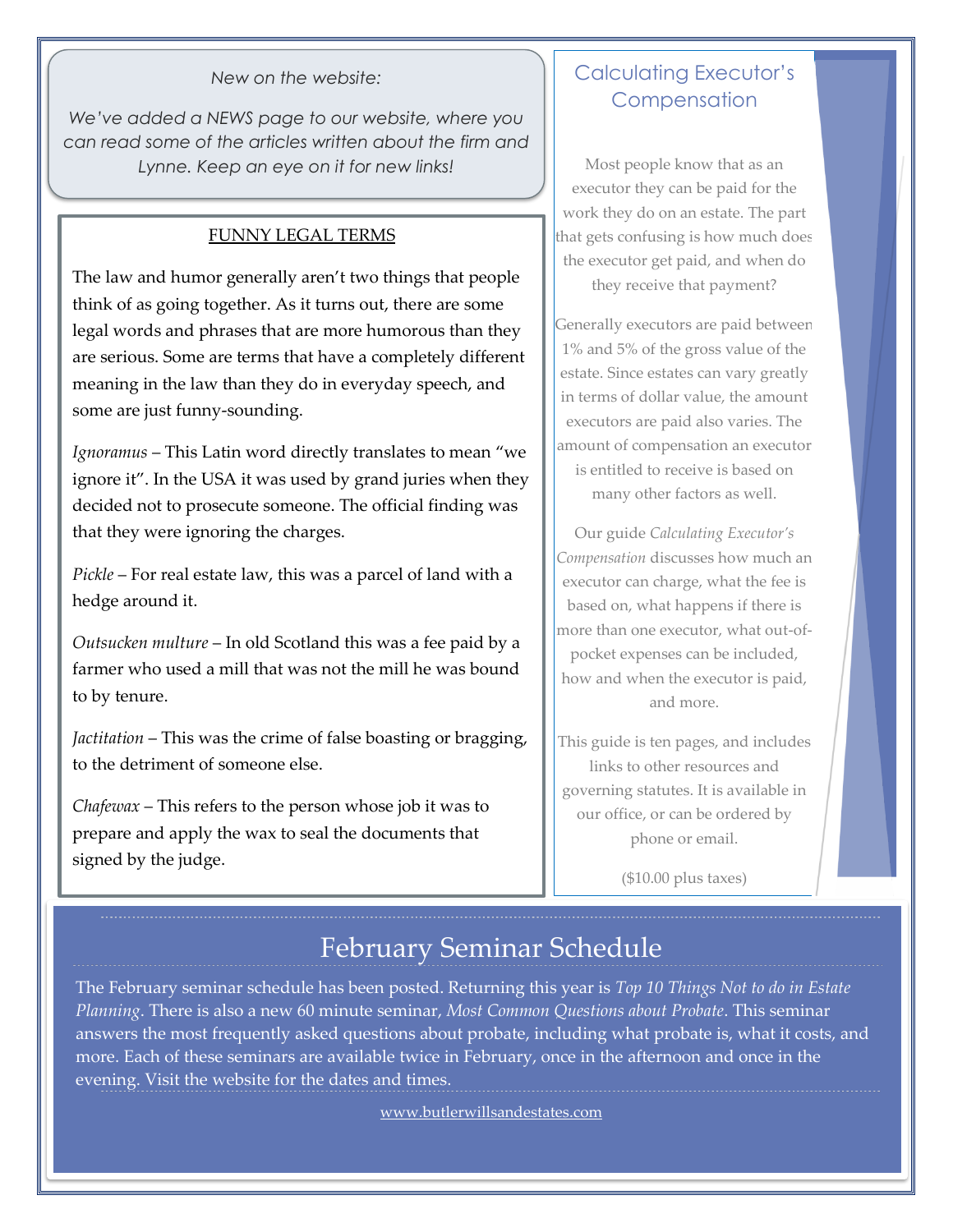

"Have legal see if there's a way I can make my New Year's resolution retroactively."

### Our first Annual Wills Week was a success!

Getting a will done isn't the first thing people think about in December, but during Wills Week we had the chance to meet a ton of new people, and help them with their estate planning.

We look forward to having another Wills Week next year!

*Did you know…?*

You can make arrangements in your will to look after your pets once you have passed away.

For many people the pets are part of the family. Usually the first concern is making sure they will have a loving home, and then that there will be enough money to look after them.

These are both topics you can address in your will to ensure your pet will continue to be taken care of once you are gone.

*These are the fairy tales we all know from childhood, retold by an estate planner. From "Humpty Dumpty Had a Great Will" to "Beauty and the Bequest", these tales discuss serious estate planning topics in a lighthearted but thorough manner.*

*Ten chapters cover topics such as declining mental capacity, tax considerations, trusts, probate, and much more, using familiar stories as the jumping-off point for discussion.* 

*Paperback, 115 pp Available in our office or online here: [http://www.lulu.com/shop/lynne-butler-ba-llb](http://www.lulu.com/shop/lynne-butler-ba-llb-tep/cinderellas-trust-fund/paperback/product-22459023.html)[tep/cinderellas-trust-fund/paperback/product-](http://www.lulu.com/shop/lynne-butler-ba-llb-tep/cinderellas-trust-fund/paperback/product-22459023.html)[22459023.html](http://www.lulu.com/shop/lynne-butler-ba-llb-tep/cinderellas-trust-fund/paperback/product-22459023.html)*

# Cinderella's Trust Fund

Lynne Boder, BA LLB TEP